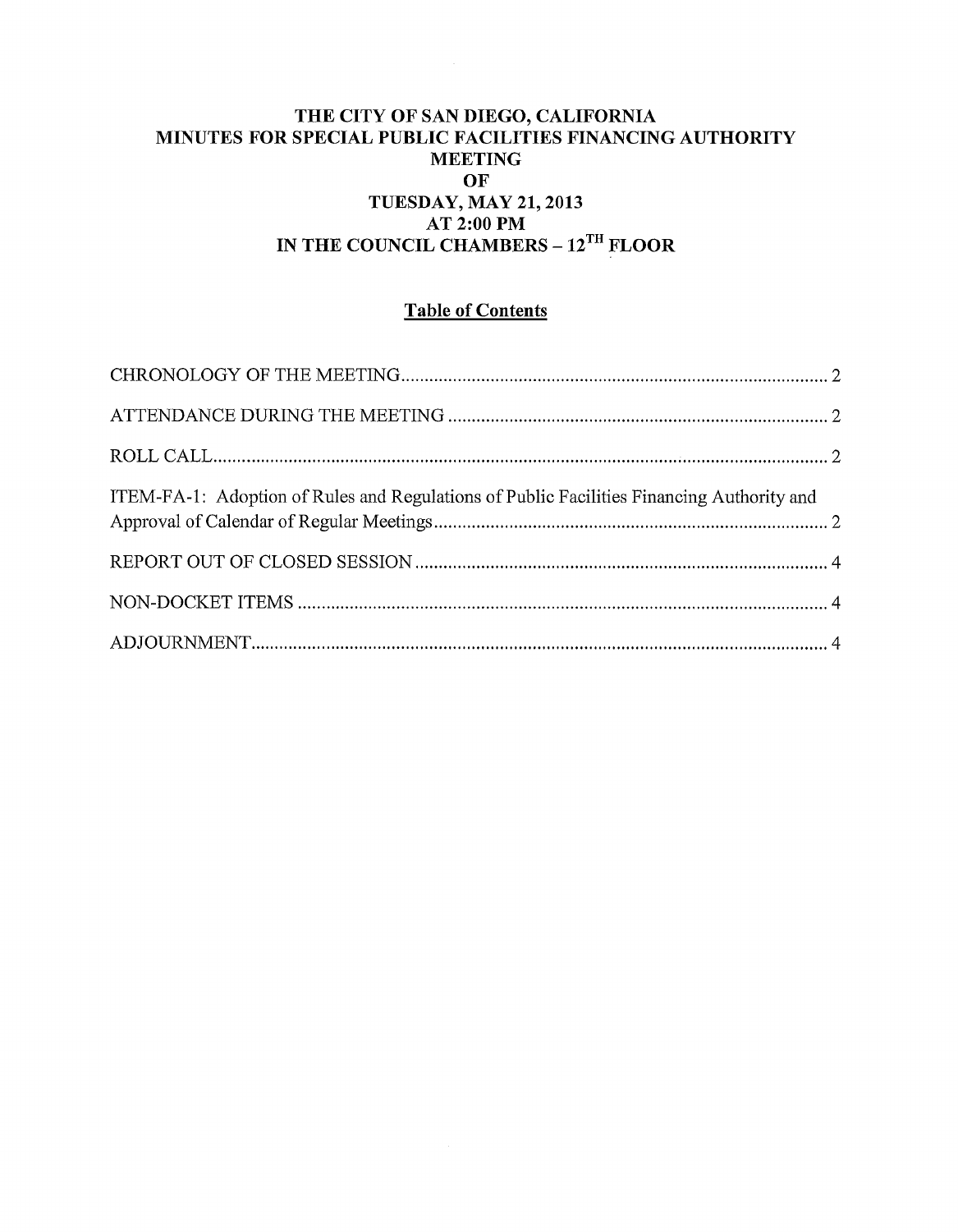## CHRONOLOGY OF THE MEETING:

The meeting was called to order by Council President Gloria at 2:17 p.m. The meeting was adjourned by Council President Gloria at 2:20 p.m.

## ATTENDANCE DURING THE MEETING:

## PRESENT:

CD-1 Council President Pro Tem Sherri Lightner CD-2 Councilmember Kevin Faulconer CD-3 Council President Todd Gloria CD-5 Councilmember Mark Kersey CD-6 Councilmember Lorie Zapf CD-7 Councilmember Scott Shennan

CD-8 Councilmember David Alvarez

ABSENT: CD-9 Councilmember Marti Emerald

VACANT: CD-4

CITY CLERK: Maland (gs)

ROLLCALL:

- (1) Council President Pro Tem Lightner-present
- (2) Councilmember Faulconer-present
- (3) Council President Gloria-present
- (4) Vacant
- (5) Councilmember Kersey-present
- (6) Councilmember Zapf-present
- (7) Councilmember Sherman-present
- (8) Councilmember Alvarez-present
- (9) Councilmember Emerald-not present

ITEM-FA-1: Adoption of Rules and Regulations of Public Facilities Financing Authority and Approval of Calendar of Regular Meetings. (Citywide)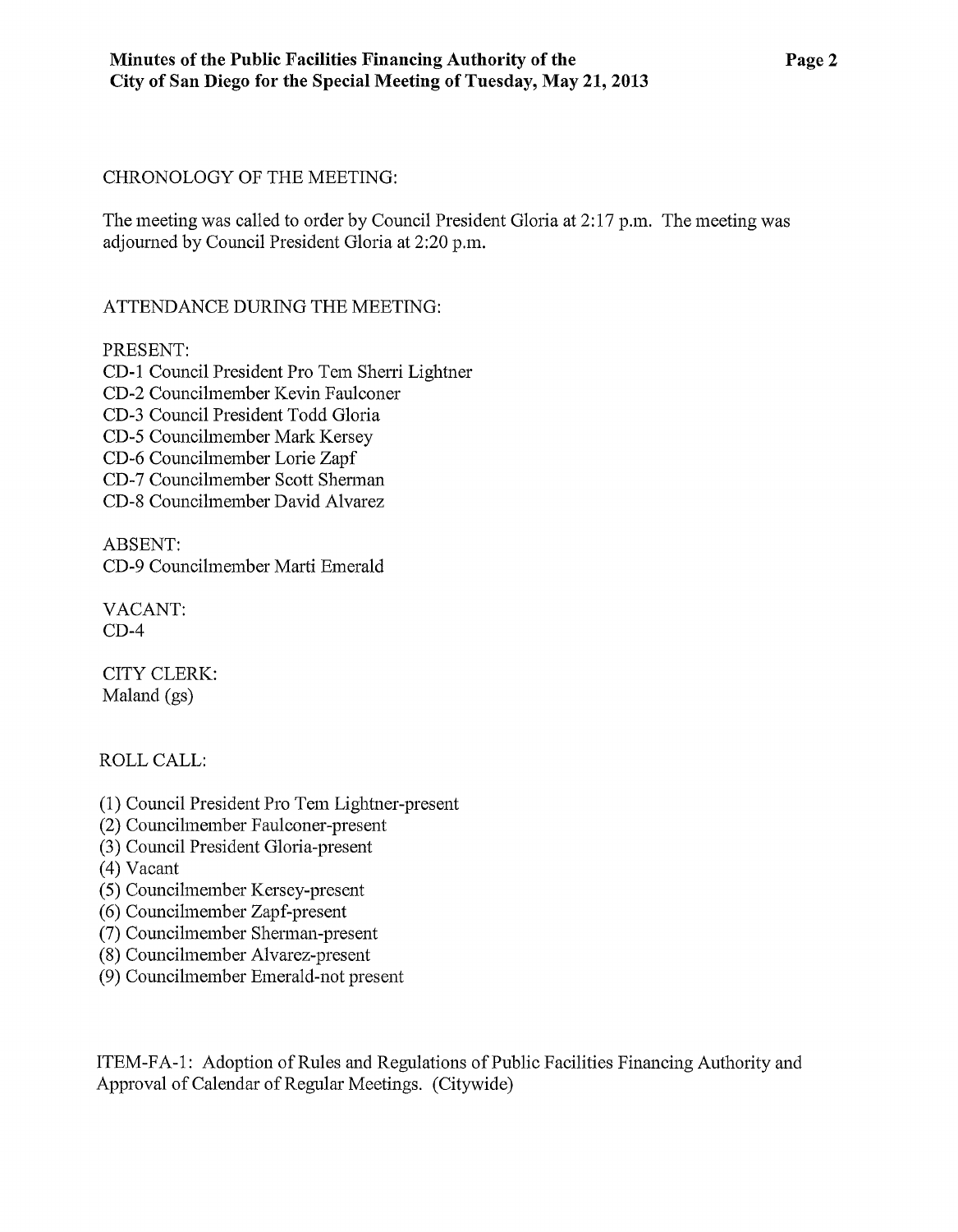## **ITEM DESCRIPTION:**

- 1) Adopt the Rules and Regulations of Public Facilities Financing Authority.
- 2) Approve the Calendar of Regular Meetings for the Public Facilities Financing Authority.

# **CITY ATTORNEY'S RECOMMENDATION:**

Adopt the following resolution:

(FA-2013-1) ADOPTED AS AMENDED AS RESOLUTION FA-2013-1

Adopting the Rules and Regulations of the Public Facilities Financing Authority (Rules and Regulations) in the form as Attachment A;

Adopting its calendar of regular meetings for 2013, which shall occur on or after 2:00 p.m. on any Tuesday, on which the San Diego City Council is holding a regular meeting, as described in Attachment B, and in accordance with the Rules and Regulations;

Declaring that the Board hereby acknowledges that the Chair may adjoum any regular meeting if the Chair detennines that there will be no business to transact at such meeting, in accordance with the Agreement and the Rules and Regulations, and that the City Clerk, as Secretary for the Authority, shall cause notice of the adjoumment of such meetings to be posted in accordance with the requirements of the Brown Act;

Declaring that this Resolution shall take effect immediately upon its adoption.

# **SUPPORTING INFORMATION:**

FISCAL CONSIDERATIONS: None.

## PREVIOUS COUNCIL AND/OR COMMITTEE ACTION:

November 27, 2012, the Council Approved the Amendments to Joint Exercise of Powers Agreement forming the Public Facilities Financing Authority.

Will

Primary Contact\City Attomey\Phone: Brant C. Will\619-533-5684

COUNCIL ACTION: Start Time: 2:17 PM

MOTION BY SHERR! LIGHTNER TO AMEND THE ATTACHMENT A PORTION OF THE RESOLUTION ON PAGE 2, ARTICLE II, SECTION 10, BY INSERTING A COMMA AFTER COMMISSIONER TO NOW READ "SHOULD ANY COMMISSIONER," AND ADD MONDAY, JUNE 10,2013, TO THE PUBLIC FACILITIES FINANCING AUTHORITY